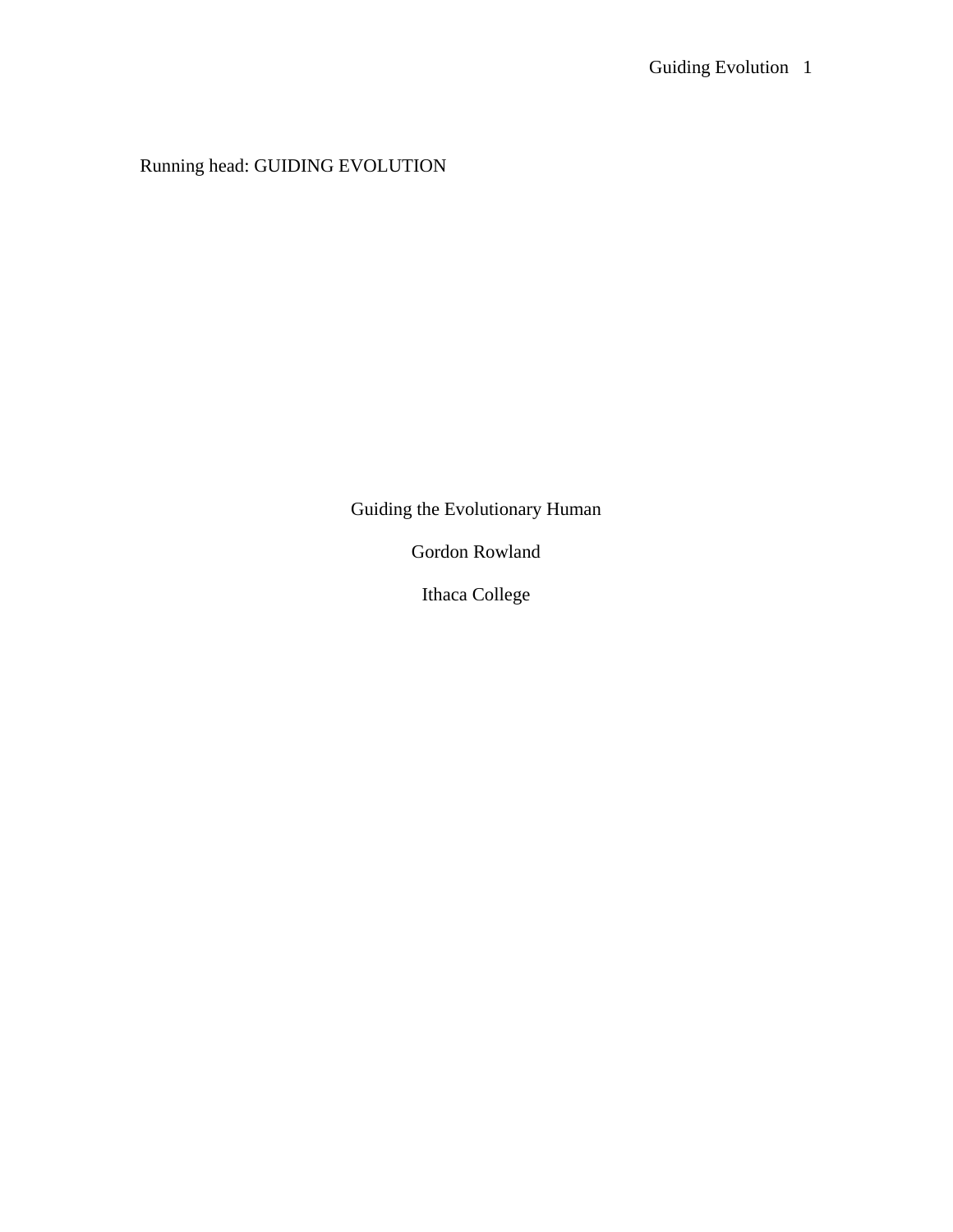## Abstract

In a time when ideology often trumps reason, building the scientific mind is an important endeavor. Likewise, in a time when human actions have become primary evolutionary forces, guiding the evolutionary human—of which building the scientific mind is a part is especially important. In this essay, I argue that the current context of unreason requires us to define "building the scientific mind" broadly and in association with other forms of inquiry that may assist in guiding the evolution of our species. I propose that Banathy's (2000) conceptions of design inquiry system, evolutionary system, and evolutionary guidance system have much potential, and I offer a generic model of how various strands of the colloquium could be integrated to examplify the latter.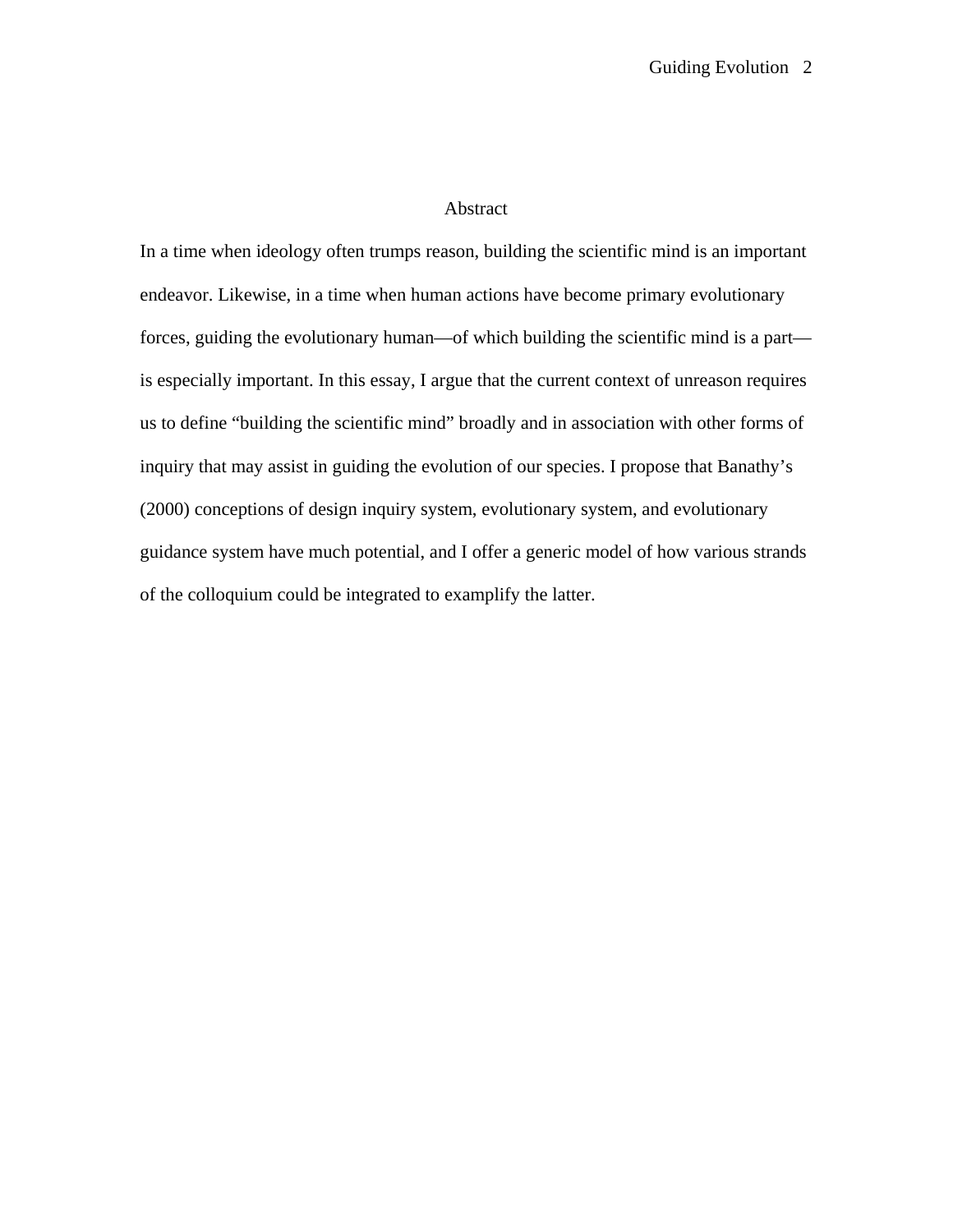## Guiding the Evolutionary Human

 As I prepared for the colloquium in The Netherlands, I found it useful to consider what might be meant by the title, "building the scientific mind." The event confirmed this as a logical starting point, when participants struggled to agree on definitions. Those definitions below represent only a sample, modified by, but certainly not capturing the full richness of our conversation.

 "Building" refers to processes by which one may "build" as in "construct, frame, raise by gradual means" or "fit together separate parts," as well as "build up" as in "establish or enhance the reputation or prominence of" (Compact OED, 1991, p. 184). "Scientific" means something or someone that is "guided by knowledge of science" or is "occupied in or concerned with science," with "science" referring to "knowledge acquired by study" perhaps more so than to "a particular branch of knowledge or study" (Compact OED, 1991, p. 1674). Therefore, "scientific mind" refers to being guided by and concerned with science, or more generally with the production of knowledge through study, again perhaps in recognized branches of study. Furthermore, while "mind" can mean either "the seat of a person's consciousness, thoughts, volitions and feelings" or "inclination, tendency, or way of thinking" (Compact OED, 1991, p. 1084), our conversation emphasized the latter, closer to "mindset." Therefore, "building the scientific mind" can be defined as constructing by gradual means, and by fitting together separate parts, a way of thinking that is guided by and concerned with the production of knowledge through study.

 As suggested by the colloquium's organizer (Visser, 2000), these definitions lead to questions, which in turn lead in directions that may be useful.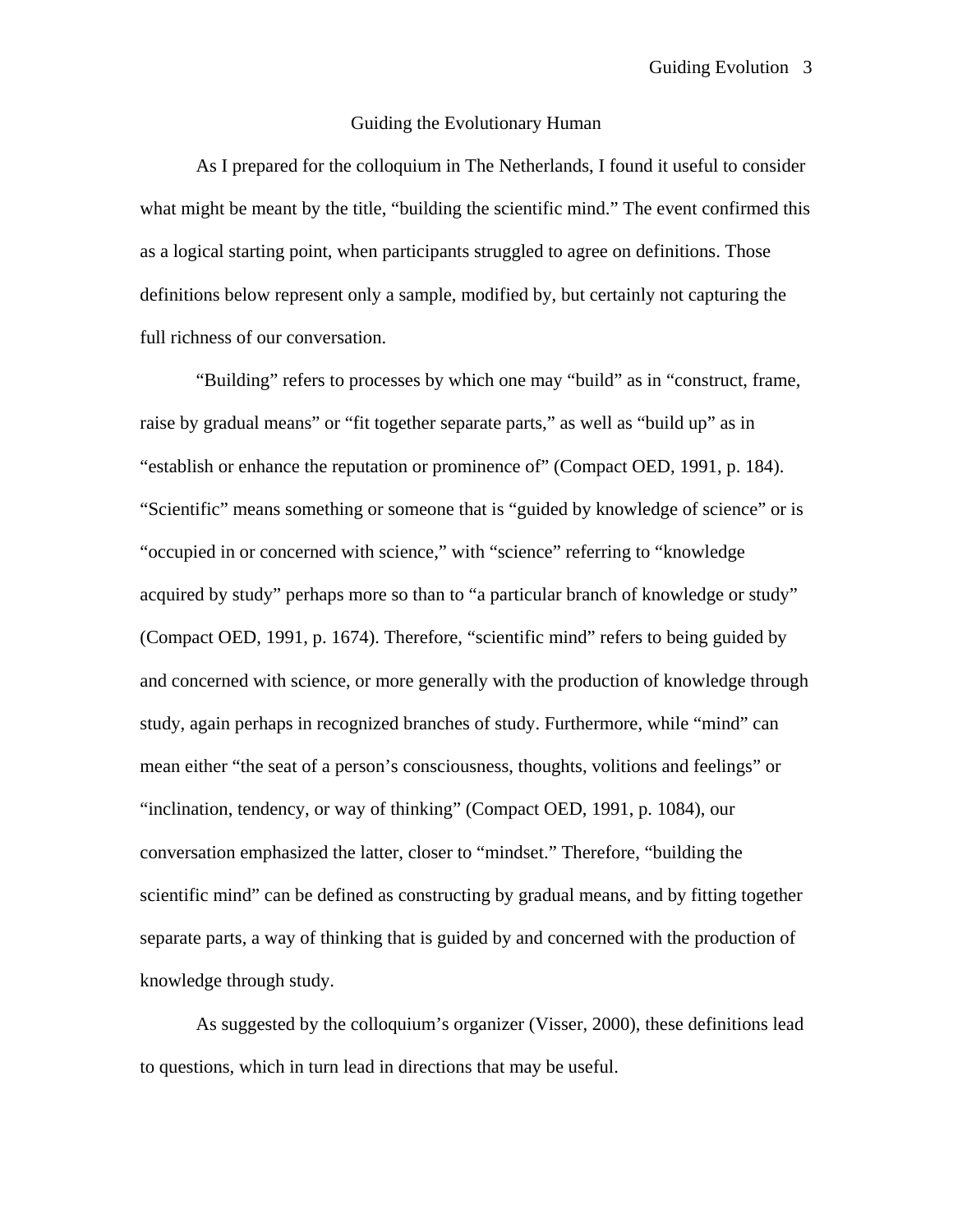1. What would *characterize* such a process of constructing by gradual means, and by fitting together separate parts, a way of thinking that is guided by and concerned with the production of knowledge through study? For a start, it would seem that such a process would need to be on going, as well as aligned with and supported by conditions in its environment. Our work at the colloquium suggested other characteristics such as the following:

\* verifiable knowledge

\* judgements of trustworthiness, and provision of evidence for making such judgments

\* critical mindset; a conscious attempt to be unbiased (or to become aware of and acknowledge one's biases)

\* adaptability and openness of mind

\* curiosity

\* the ability to recognize, and an attitude to reject dogma

\* seeking to understand root causes, not just symptoms

\* participation in a scientific community

\* an understanding and use of science, for example, the use of scientific tools and language

2. What would environmental *conditions* need to be and/or how would they need to be arranged to sustain this process? Our work at the colloquium suggested conditions such as the following:

\* basic needs being met

\* relations with others; human interaction

\* freedom of speech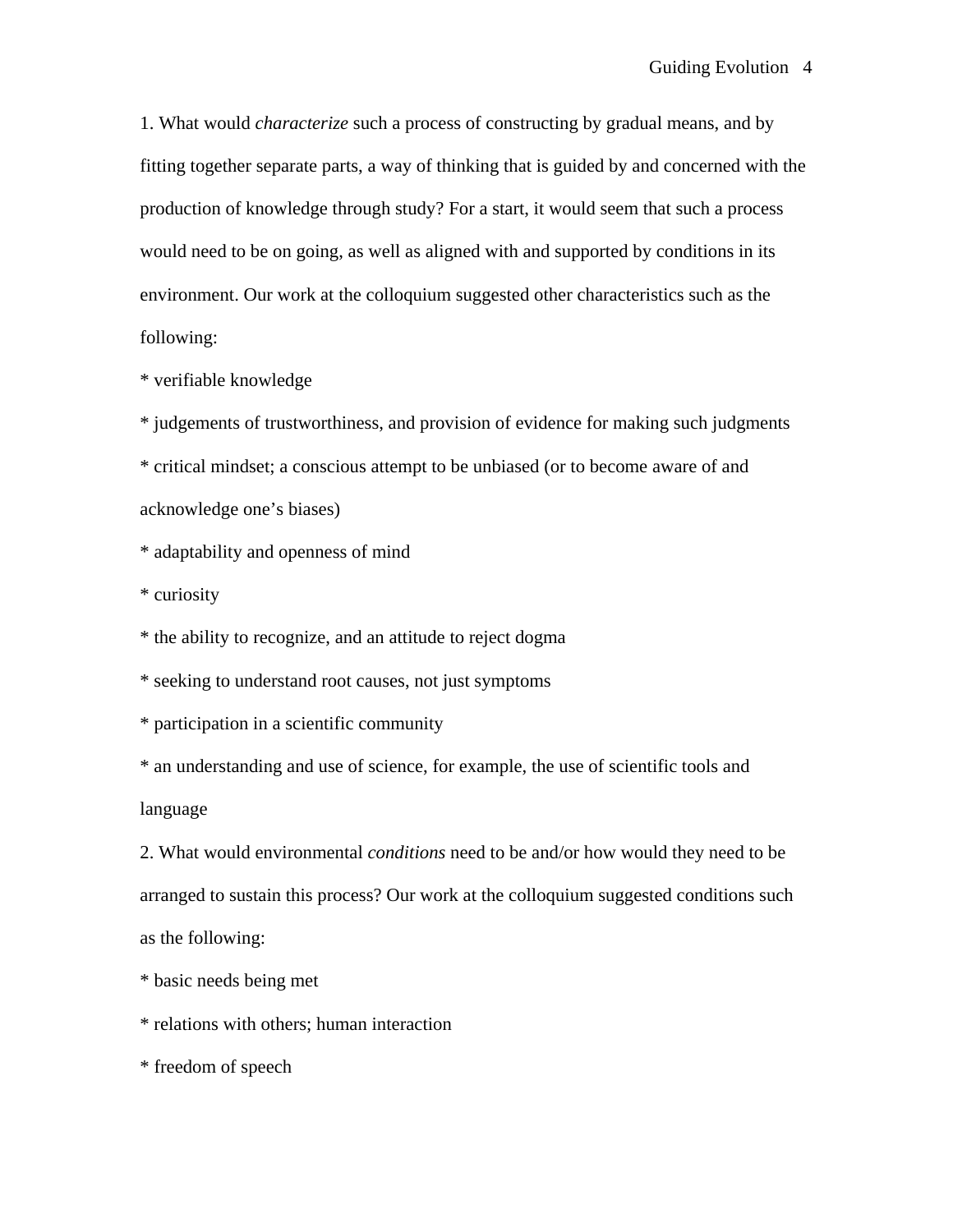\* access to information

\* authentic experience in the world

\* separation of church and state

\* valuing of and emphasis on systems thinking

\* critical journalism

\* specific training in science

\* open learning focused on processes of discovery rather than only accumulation of facts

 Assuming these sets of characteristics and conditions to be at least somewhat representative and accurate, third and fourth questions arise.

3. To what extent does a scientific mind currently exist, or to what extent is a scientific mind currently being built? In other words, are the tacit assumptions of insufficiency that brought us together reasonable? If so, then why? For example, how do the conditions above compare with current reality?

 What appears to be a greater reliance on ideology than on reason, for example in the actions of the current US government, argues strongly that a scientific mind is not being sufficiently built. Colloquium participants seemed to agree that a scientific mindset is not widespread; rather it is evident primarily in the scientific community itself.

 What would it take to turn this around, that is, for a scientific mindset to be more widely adopted? The strategy implicit in most suggestions at the colloquium seemed to be for scientists to promote a scientific mindset. On the surface this makes sense, and gains could be anticipated. However, I agree with Visser (2000) that this strategy will be insufficient. Rather it seems somewhat simplistic and addresses part of a complex whole, in a sense responding to "not enough X" with "do more X," and failing to appreciate that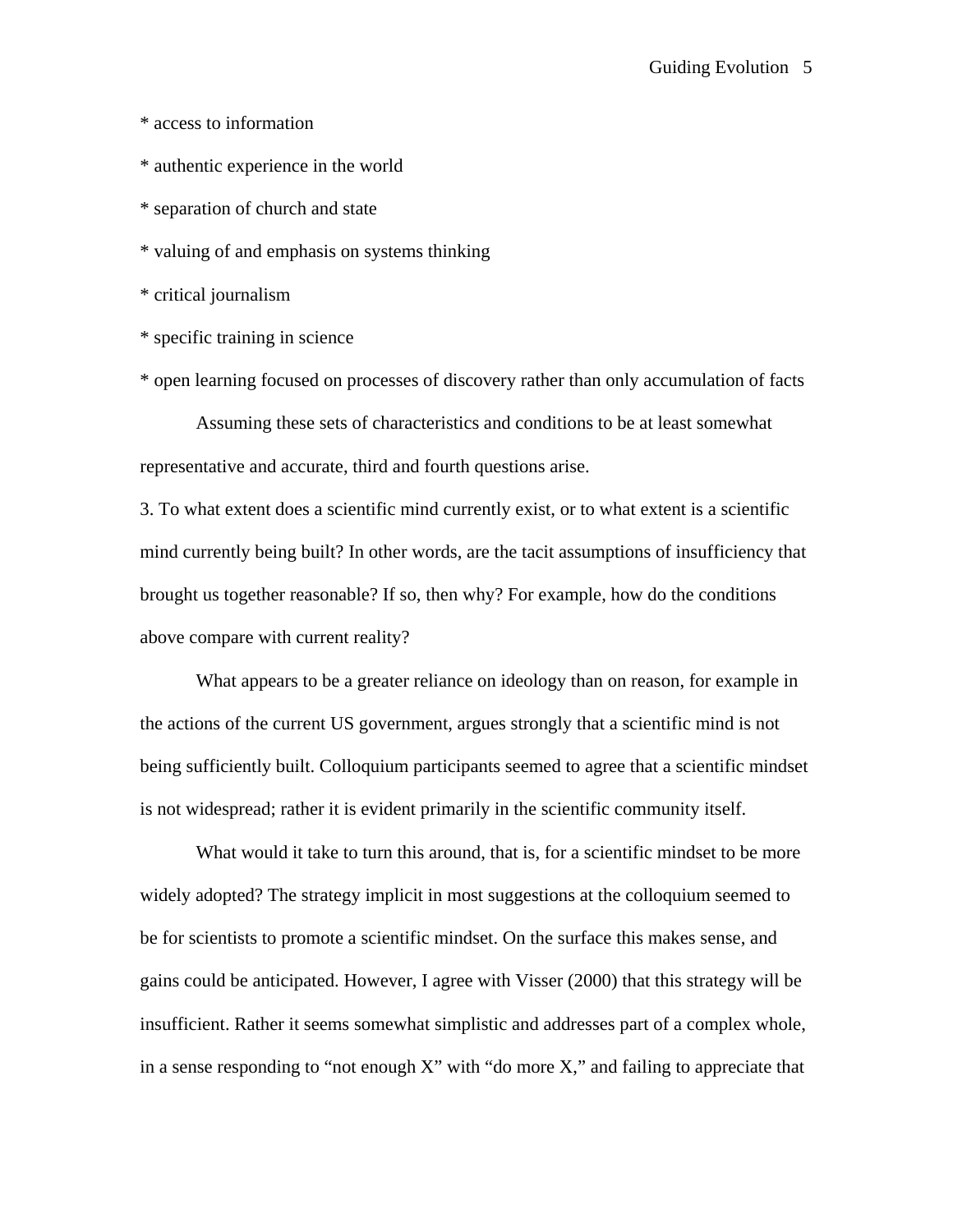"not enough X" exists in a context of forces that promote Y and of XYZ interdependencies. Perhaps the potential to build the scientific mind lies more in promoting its contributions to something larger, for example, a holistic mindfulness, than in contrasting it with other mindsets that are portrayed, at least implicitly, as inferior. Such an alternative strategy, essentially of developing a scientific mind in context (Visser, 2000), may prove to be more in sync with larger goals, for example, human betterment, as well.

What would a more encompassing strategy entail? It could begin with expanding definitions and considering the basic concepts as parts of a more holistic approach. For example, building is constructing by gradual means, and by fitting together separate parts. It is thus an on-going process of relating and of fashioning a whole, in other words, a process of discovery on the one hand and of composing, creating, and innovating, on the other. Consequently, it is an intentional act of creating something new that has utility—by definition, designing—and what is designed is knowledge. Building is, therefore, a process of learning, of continuous adaptation, even more broadly, of conscious evolution (or better, co-evolution).

 Similarly, one can think of the mind as both mindset and as a built or constructed whole that is the seat of consciousness, thought, volition and feelings. It is thus a whole existing in relation to, and perhaps inseparable from body (e.g., Pert, 1997), and in sociocultural context (e.g., in pair, group, organization, society, and species). Considering mind in relation and context leads to concern for the whole human being and the whole human species.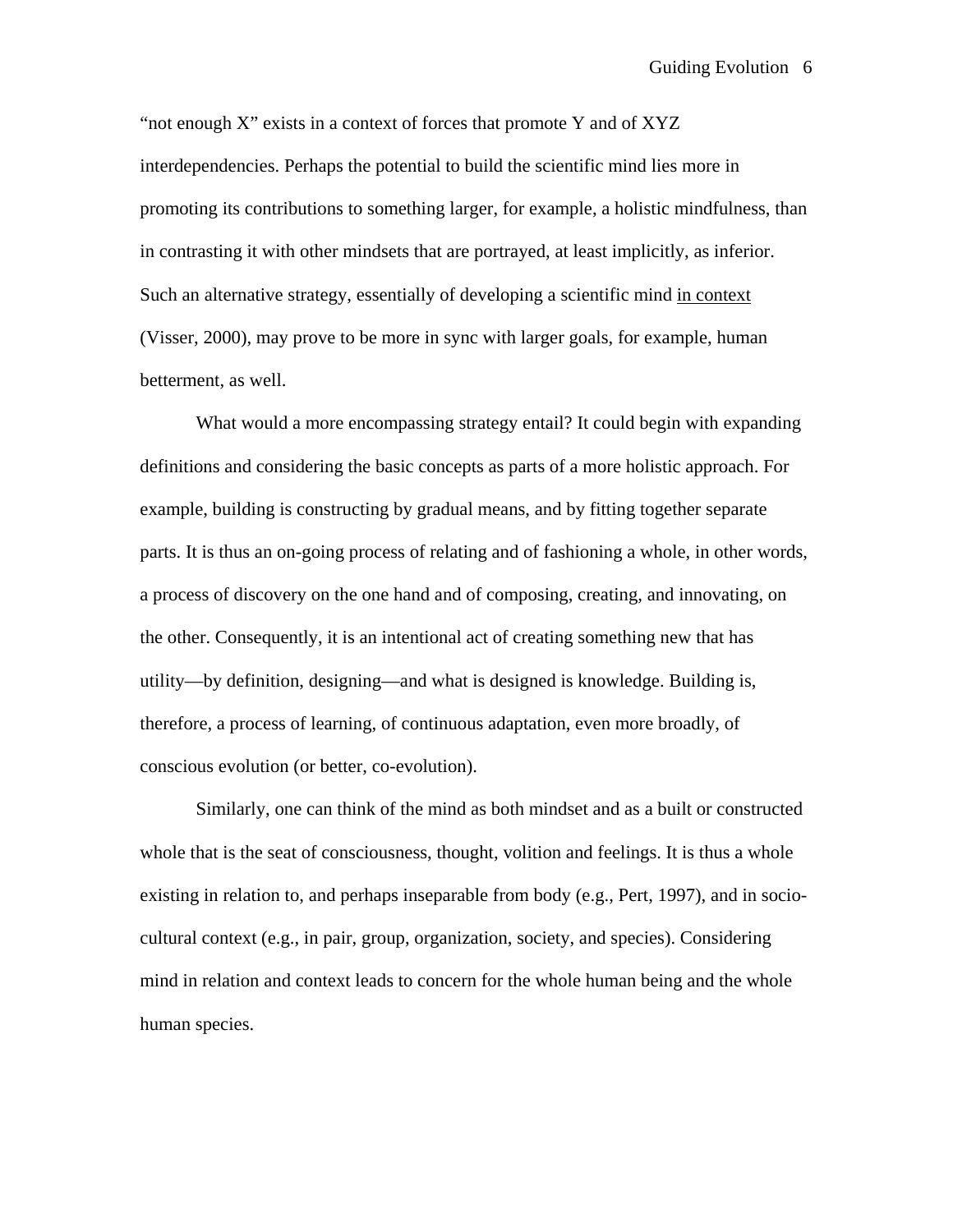Likewise, the scientific mind is a mind that is guided by and concerned with the production of knowledge through study, in other words, a mind guided by disciplined inquiry. Conscious intention and action may constitute such guidance, and an inquiry may be disciplined in the sense that one "submit[s] for public inspection and verification 'both the raw materials entering into the argument and the logical processes by which they were compressed and rearranged to make the conclusions credible'" (Cronbach  $\&$ Suppes, 1969, in Guba & Lincoln, 1989, p. 44). The scientific form of disciplined inquiry may be complemented by other forms and traditions (e.g., art and design; see Nelson & Stolterman, 2003), and may become more powerful through interrelations with them. A mind, or whole mind-body so conceived is emergent, and perhaps attracted to complexity.

 Just as one can speak of sets of intelligences (Gardner, 1983), these expanded definitions and larger goals could lead to the identification of a wide range of *competencies* in dimensions such as:

\* scientific (e.g., use of scientific methods and tools, judgment of evidence)

\* artistic (e.g., creativity, technical skill)

\* designerly (e.g., synthesis, use of pattern languages, composition, conceptualization, innovation)

\* systemic/holistic (as in holistic inquiry; integration of different forms of knowing, e.g., theoria, praxis, techne, and poiesis)

\* political (e.g., debate, formulation of arguments)

\* technological (e.g., creation of tools and systematic processes)

\* economic (e.g., management of resources)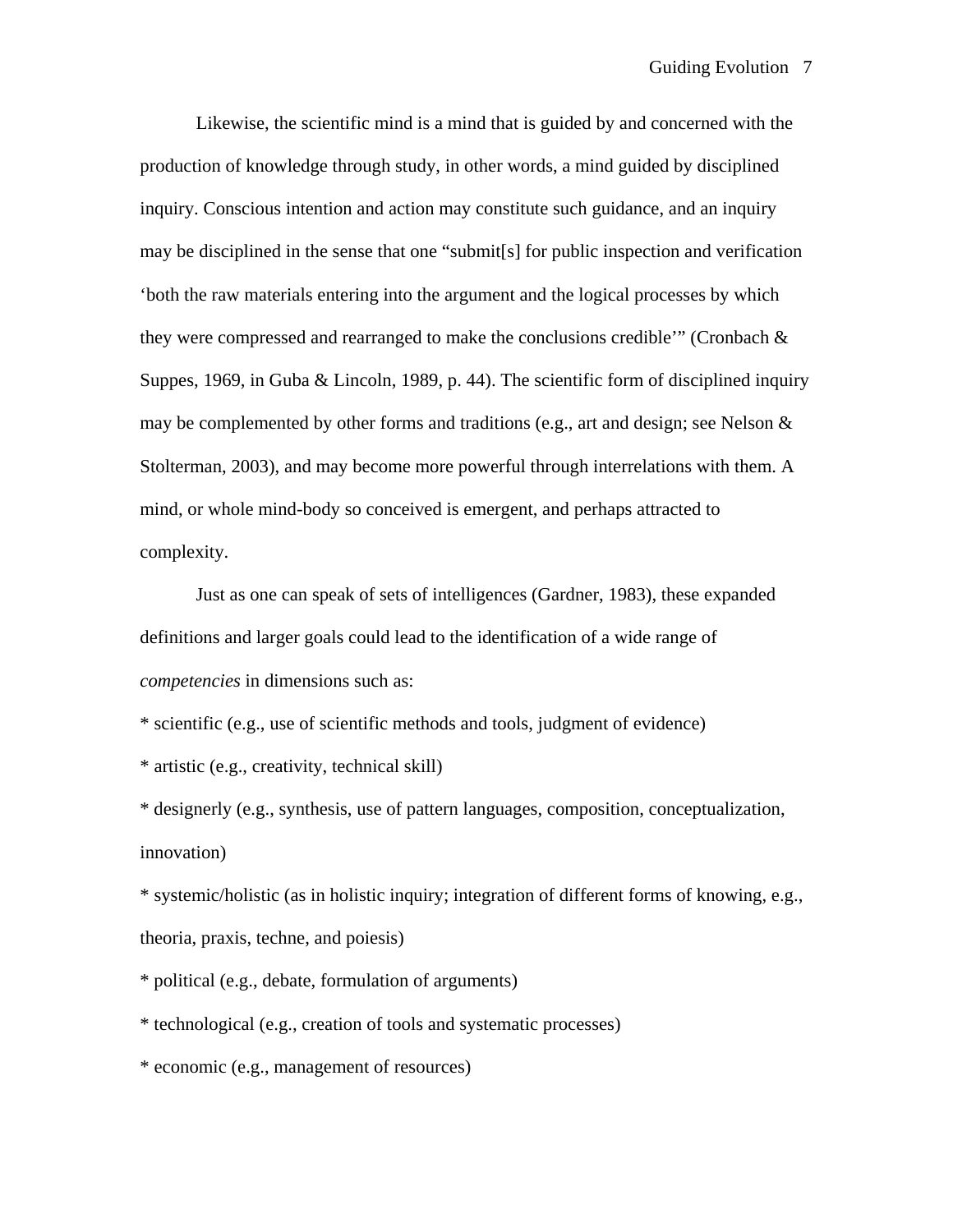\* communication (e.g., conversation, collaboration)

\* cultural (e.g., recognizing and appreciating difference)

They could lead to a variety of *commitments* such as:

\* meeting basic needs of all humans

\* social justice

\* individual freedom

\* ecological harmony

\* sustainability

\* authentic involvement of stakeholders; democracy

\* peace

 And they imply different forms of *consciousness* (e.g., evolutionary consciousness and/or appreciation of complexity/complex systems) and expanded *context*  (e.g., as my colleague Matthew Shapiro suggests, painting the largest possible picture on the largest possible canvas).

 Through this larger lens, the effort to build the scientific mind can be reconceived as one of designing on behalf of humanity, and in this arena, Banathy's (2000) notions of evolutionary guidance system (EGS), evolutionary system (ES), and design inquiry system (DIS) may have much potential. An evolutionary guidance system is "an ideal representation of the evolutionary future toward which we intend to move" (Banathy, 2000, p. 325). It is essentially a designed system of constructs that serve to break us free in our thinking from current realities. Constructing an EGS involves imagining ideals, selecting those that are most promising, and representing them along salient dimensions. The evolutionary system is then a second representation of the EGS within the context of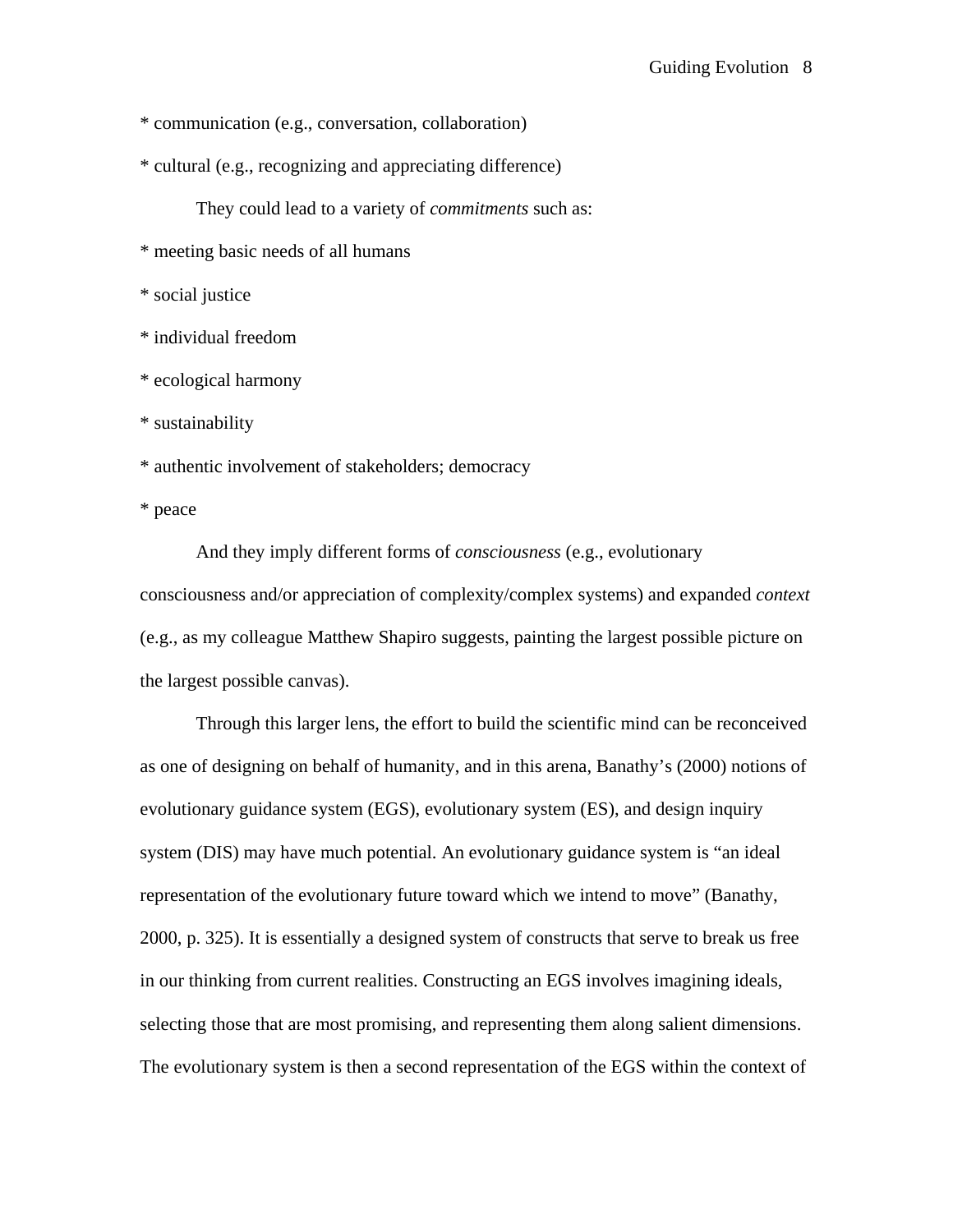what is presently attainable. Notice the implication that the ES is constructed by working back from ideals, not forward from current realities. As Banathy often said, you cannot get what you truly want just by modifying or getting rid of what you don't. The design inquiry system is the overall process in which a community engages in continuously creating the EGS and ES, planning and acting to manifest the ES, redefining the EGS, and so on (see Figure 1).



*Figure 1*. Model of design inquiry (modified from Banathy, 2000)

Using outcomes from the colloquium for an example, a model of an EGS (or ES, since it is so generic) could be constructed of characteristics, conditions, competencies, commitments, consciousness, and context (see Figure 2). To be useful in specific situations this model would be filled in, for example, with specific characteristics, conditions, and competencies in the dimensions listed above under competencies.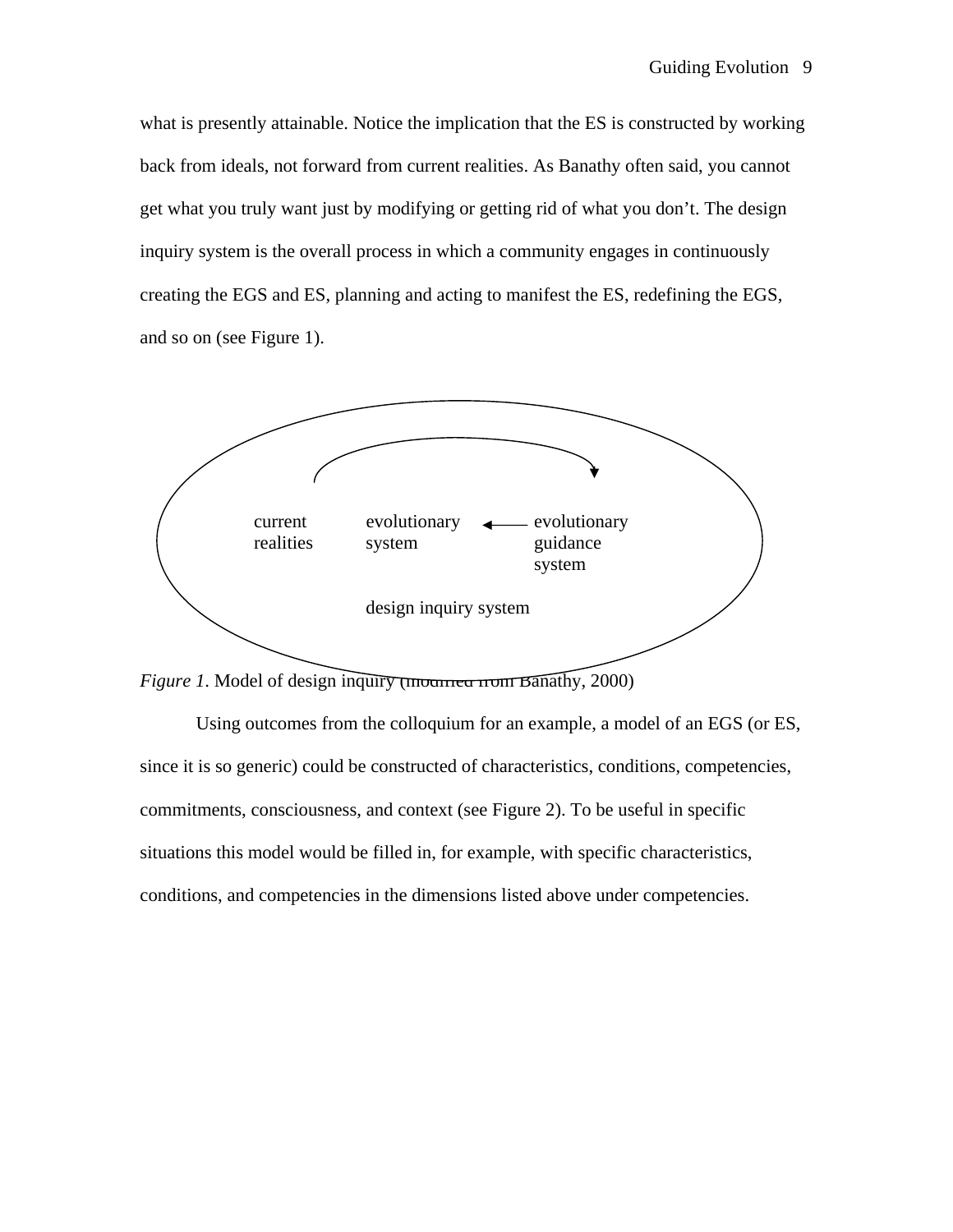

*Figure 2*. The 6C model, a generic example of an evolutionary guidance system

There are three essential features to note about this model and Banathy's notions of EGS, ES, and DIS. First, they involve creation and transcendence, not just planning—a focus on imagining an ideal future rather than extrapolating from the past and forecasting. Second, the six C's are interdependent, as are the dimensions along which they might be defined. The EGS and ES are systems, not just sets. And third, the DIS represents a continuous process. The engaged community would design the EGS, then the ES, then plan and take actions to realize the ES, redefine the EGS based on new insights and aspirations, and so on. The three features thus represent contributions from knowledge bases of design, systems, and evolution. I will speculate on further links to each below. 1. Design. As Einstein said, a problem cannot be solved from the same consciousness that created it. We cannot depend on politics to respond to the extremist ideologies dominating our political structures and processes, nor can we depend solely on the scientific method to build a scientific mind. Design offers the potential to leap free from *what is* to imagine and create *what might be*. It enables us to transcend barriers of current and narrow thinking, essentially giving us the opportunity to not just find better strategies, but to change the rules of the game. For example, at the societal level of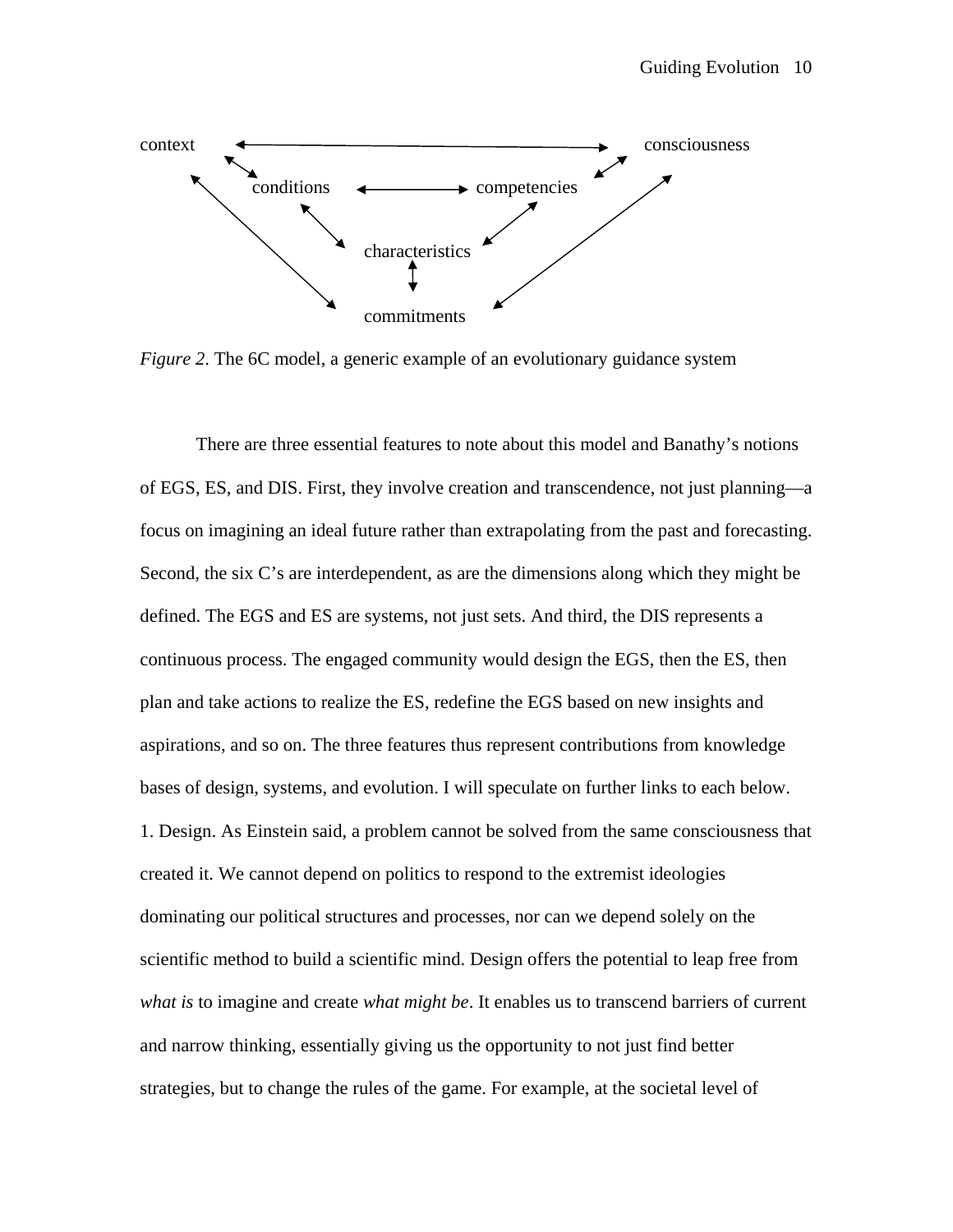concern at the colloquium, design could provide a vehicle for thinking more broadly and more long-term than we are normally accustomed (e.g., see Brahms, Dyer, Horiuchi, Jenks, & Rowland, 2000).

2. Systems. The system is what we call the system. There are certainly interdependencies among entities in the world, but when we call something a system, *we* define parts, *we* identify relationships, and *we* establish the boundary with an environment. Particularly when dealing with complexity (i.e., complex interdependence), it is risky, in some cases even dangerous, to assume that we have done so with enough accuracy that simple and systematic methods may be productively employed. Rather we need to maintain a critical posture toward our systems' definitions, to be essentially systemic in our thinking not just systematic (Checkland, 1981). This means, for example in the case of the 6C model, seeking to identify key relations among and between characteristics, conditions, and competencies, and to address these as well as properties of the whole in planning and assessment. Given the equally artificial nature of "scientific mind," this also supports the argument for more holistic inquiry combining scientific, artistic, and designerly forms of knowing (e.g., see Cross, 1982).

3. Evolution. Living systems survive by making relatively minor adaptations to changes in their environment in the short-term and, particularly when such adaptations are insufficient for system-environment synchronization, by emergence of greater complexity in the long-term. They evolve (grow more complex) or die (literally disintegrate). A range of signs point to human society being out of sync with its environment and our world entering what complexity scientists might call a far-from-equilibrium state, in which small causes can have large effects. Simultaneously, cultural evolution has taken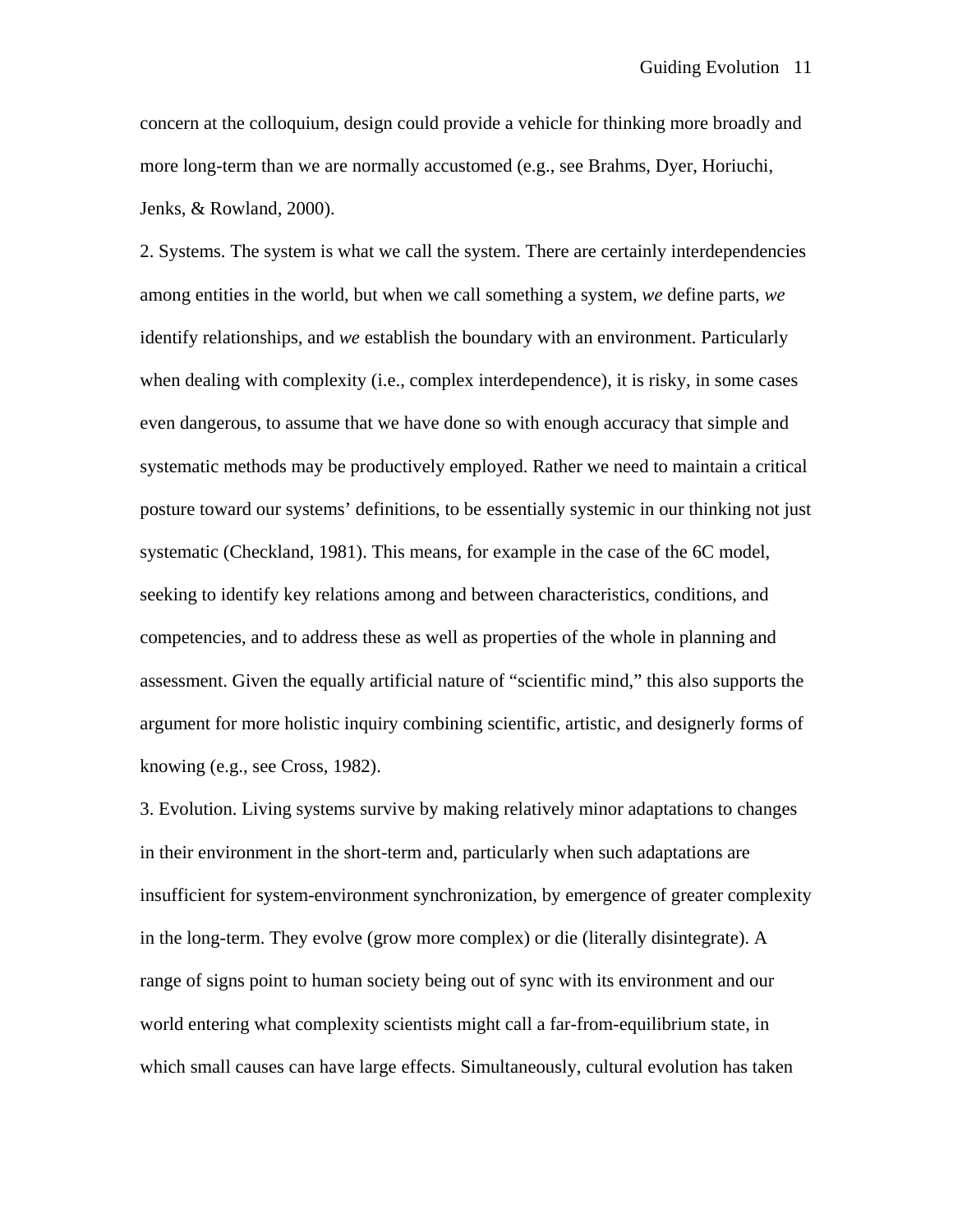precedence over geological and biological evolution. Both falling out of synchronization and cultural precedence have human origins, and possibilities for human influence. What appears required is an emphasis on the design dimension—gaining of design competence, and the creation of a design culture, that is, a culture capable of sustainably managing its own evolution. Banathy (2000) suggests that a modern version of the Greek Agora is a reasonable response, embracing dialogic processes similar to those that others describe under the concept of evolutionary learning communities (Laszlo, 2001).

 Combining the three—design, systems, and evolution—implies a process of evolution via systems design, or more simply put, a holistic approach to intentional change. Models such as Banathy's (Figure 1) and 6C (Figure 2) may be helpful. Considering design, systems, evolution, and their integration also leads to questions that may prove useful, and which may not otherwise arise. A few sample questions include: \* Is spirituality emergent from other dimensions of human experience, an expression of oneness consistent with the basic principles of many world religions, as opposed to a dimension itself? Is this where fundamentalist ideology takes root, that is, is a fundamentalist view a manifestation of seeing spirituality as a dominant dimension as opposed to a consequence of appreciating all dimensions and the beauty and wonder that all dimensions together create?

\* Would it be useful to see the emergence of greater complexity as autopoietic (selfcreating), while the relationship building necessary for such an autopoietic process to be attracted to or to shift in desirable directions homeopoietic (creating *with* an other) (see Rowland, 2003). Given the difficulty of directly effecting the paths of complex living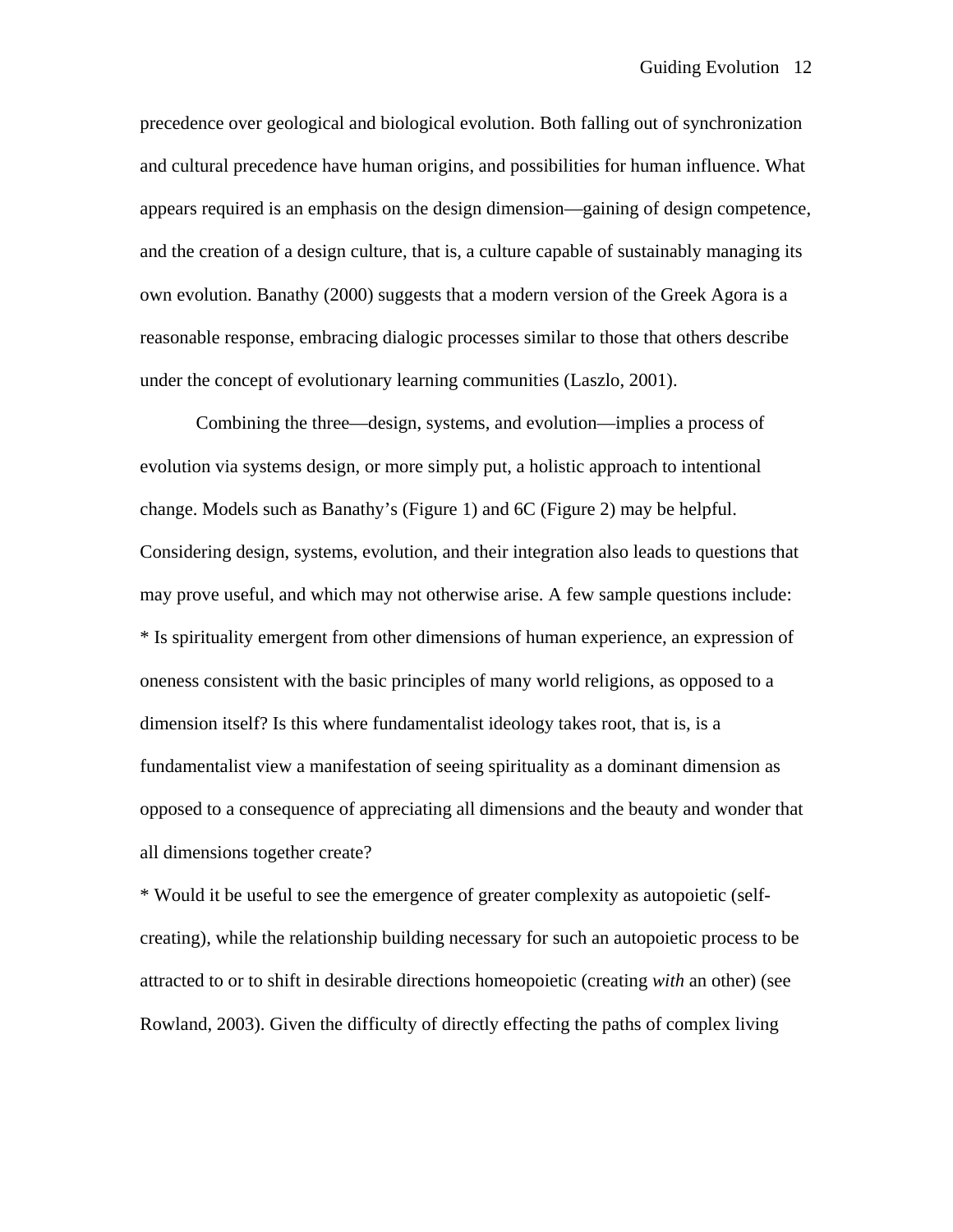systems (i.e.,, of knowing what actions will cause benefit), is this a more feasible form of evolutionary guidance, one which we can more reasonably hope to develop and exercise? \* Assuming the media of evolutionary guidance to be human communication and learning, is it useful to think in terms of both languages of words (spoken, written, public, private, etc.) and languages of actions?

\* Would it be helpful to see engagement in the processes of evolutionary guidance as an instance of flow (Csikszentmihalyi, 1993), deep play (Ackerman, 1999), sync (Strogatz, 2003), or liminal states (Rowland & Wilson, 1994)?

 In sum, while building the scientific mind is a worthwhile endeavor, it is important to see this endeavor in the broader context of guiding the evolution of society and the human species. Current circumstances demand no less than holistic mindfulness in the creation of human futures, and tools such as evolutionary guidance systems may help. Insights and ideas from colloquium participants can be placed in a model of such a system.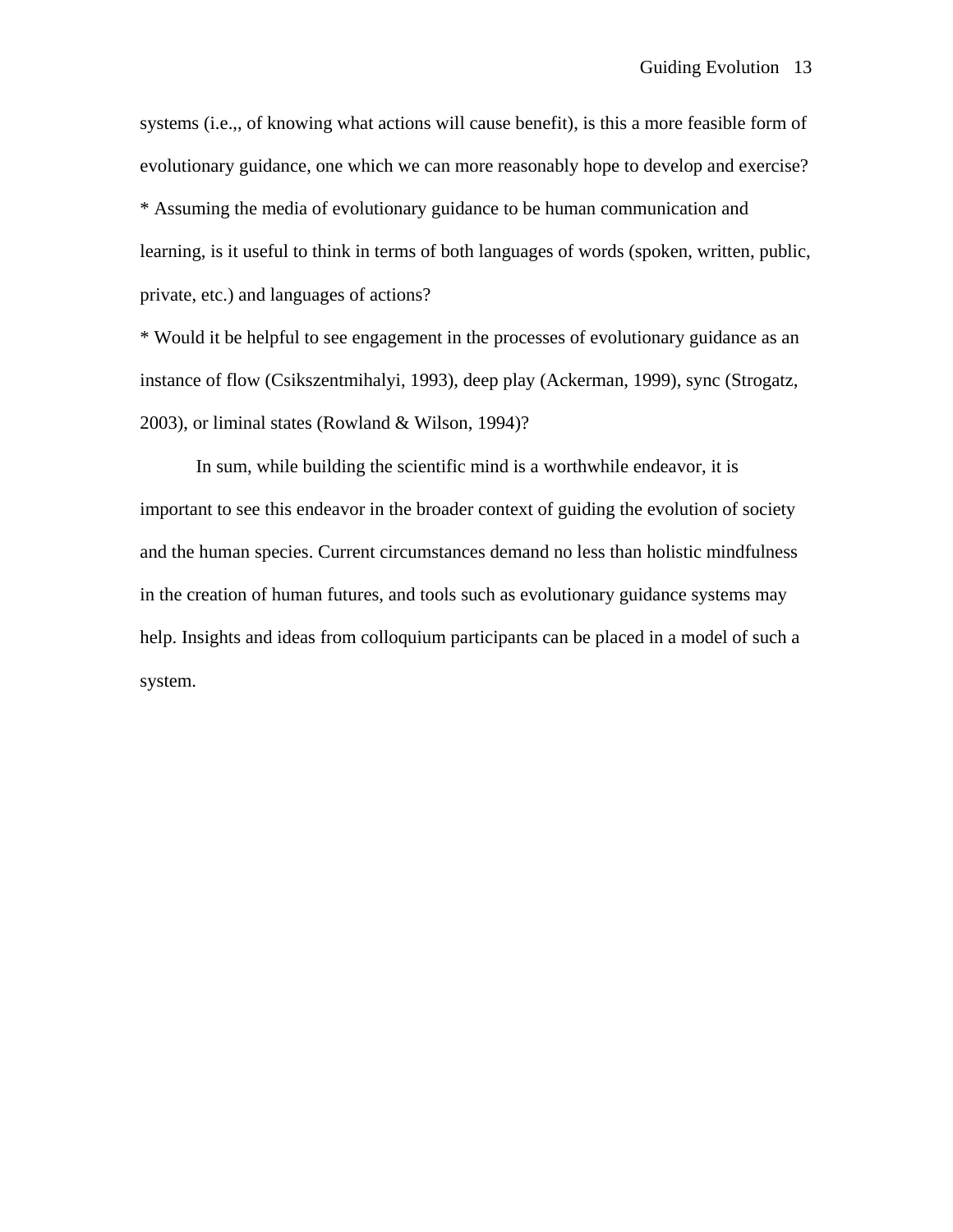## References

Ackerman, D. (1999). *Deep play*. NY: Random House.

Banathy, B. H. (2000). *Guided evolution of society*. NY: Plenum.

- Brahms, S., Dyer, G. Horiuchi, Y., Jenks, L., & Rowland, G. (2000). Y3K problem: Achieving a better world by the year 3000. *Review of Administration and Informatics, 13*(1), 25-39.
- Checkland, P. (1981). Systems thinking, systems practice. NY: John Wiley & Sons.

*Compact Oxford English Dictionary* (2<sup>nd</sup> ed.) (1991). Oxford: Clarendon Press.

Cross, N. (1982). Designerly ways of knowing. *Design Studies*, *3*(4), 221–227.

Csikszentmihalyi, M. (1993). *The Evolving Self*. NY: HarperCollins.

Gardner, H. (1983). *Frames of mind*. NY: Basic Books.

- Guba, E., & Lincoln, Y. (1989). *Fourth generation evaluation*. Newbury Park , CA: Sage.
- Laszlo, K. C. (2001). Learning, design, and action: Creating the conditions for evolutionary learning community. *Systems Research and Behavioral Science, 18*(5).
- Nelson, H. G., & Stolterman, E. (2003). *The design way: Intentional change in an unpredictable world*. Englewood Cliffs, NJ: Educational Technology Publications.

Pert, C. B. (1997). *Molecules of emotion*. NY: Touchstone.

- Rowland, G. (2004). Designing *with*: A homeopoietic ethic for evolutionary guidance*. Systems Research and Behavioral Science, 21*, 219-226.
- Rowland, G., & Wilson, G. F. (1994). Liminal states in designing. *Performance Improvement Quarterly*, *7*(3), 30-45.

Strogatz, S. (2003). *Sync: The emerging science of spontaneous order*. NY: Hyperion.